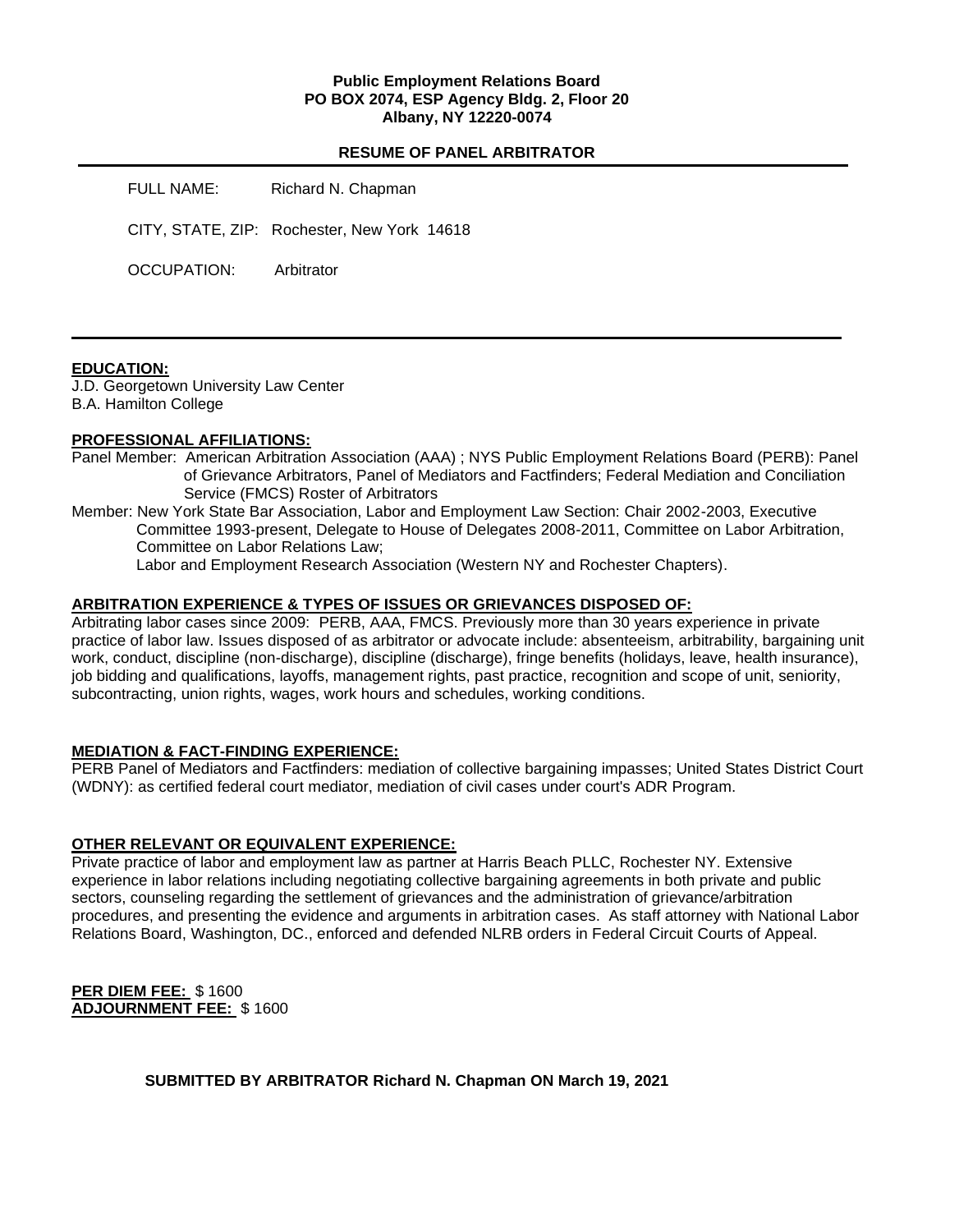#### **Public Employment Relations Board PO BOX 2074, ESP Agency Bldg. 2, Floor 20 Albany, NY 12220-0074**

# **BILLING DISCLOSURE STATEMENT**

## ARBITRATOR'S NAME: **Richard N. Chapman**

The following is a description of my fees and expenses:

# A) HEARING TIME.

- (1) My per diem is \$1600 for each day or any part thereof spent hearing a case.
- (2) If a hearing day exceeds 8 hours, I charge:

 $\Box$ a second full per diem  $\boxtimes$ a prorated per diem

 $\Box$ no additional charge  $\Box$ other (describe) :

(3) Additional comments:

B) STUDY TIME.

- (1) I charge \$ 1600 for each day spent in preparation of the opinion and award.
- (2) This charge  $\boxtimes$  will  $\Box$  will not be prorated for partial days devoted to such preparation.
- (3) Additional comments:

### C) TRAVEL TIME AND EXPENSES.

(1) When travel time plus hearing time exceeds 10 hours in a calendar day:

 $\Box$  Not applicable (no additional charge)

 $\boxtimes$  I charge as follows (describe): a pro-rated per diem may be charged at arbitrator's discretion for actual time over ten (10) hours combined hearing/travel time in a calendar day.

(2) I charge for actual, travel-related expenses incurred in connection with the case  $\boxtimes$ YES  $\Box$  NO.

Where appropriate, a mileage charge for auto travel will be billed at:

 $\boxtimes$  Prevailing IRS rate  $\Box$  Other (describe):

(3) When the scheduled hearing day(s) requires an overnight stay:

There is no charge, other than for lodging and subsistence.

 $\boxtimes$ I charge as follows (describe): reasonable and necessary expenses for lodging and subsistence. If travel time must take place on the day before or the day after the hearing , a pro-rated per diem not to exceed one half (1/2) a per diem may be charged.

(4) Additional Comments: